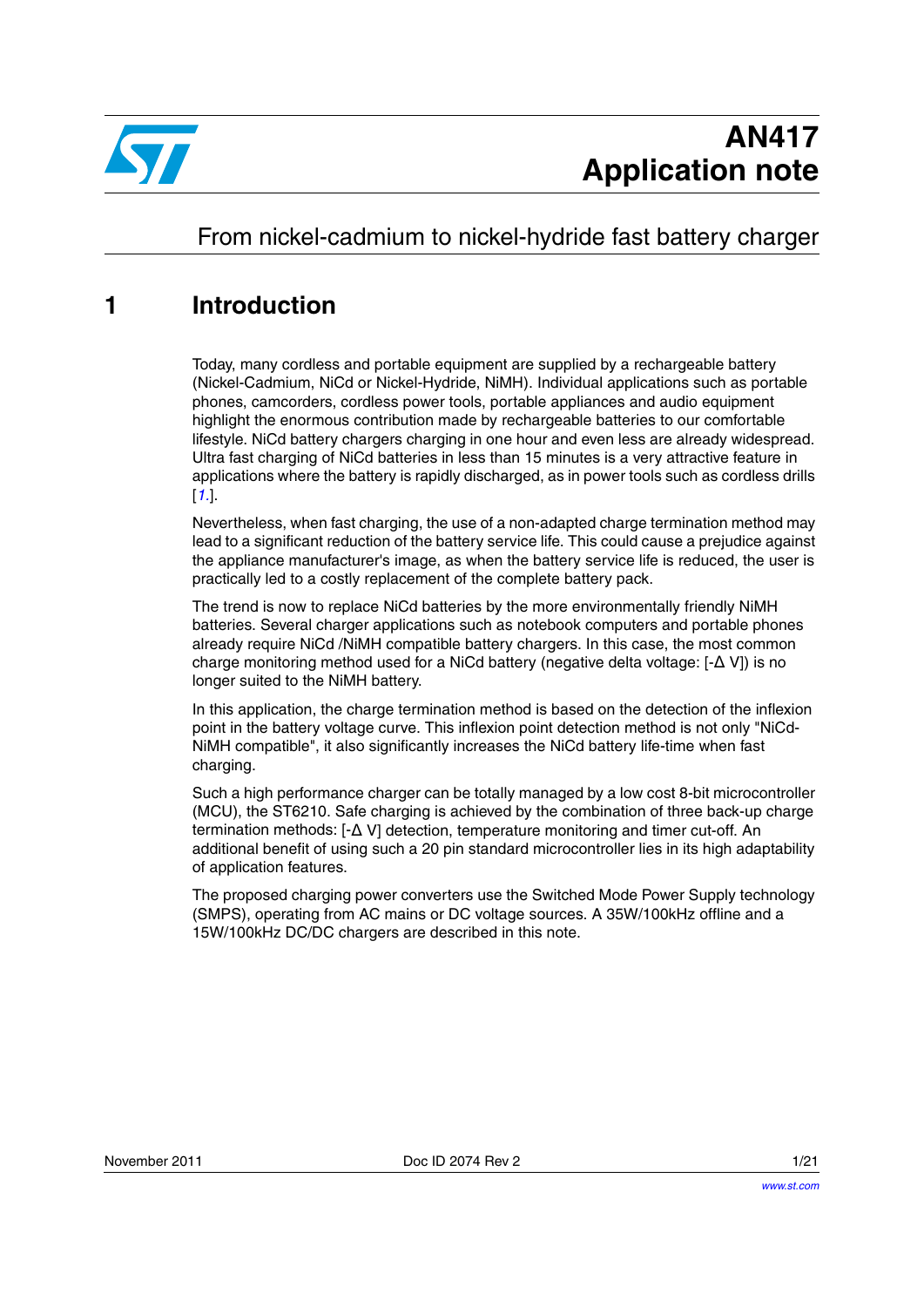# **Contents**

| $\mathbf{1}$   |     |                                                                                                                         |  |  |  |  |
|----------------|-----|-------------------------------------------------------------------------------------------------------------------------|--|--|--|--|
| $\overline{2}$ |     |                                                                                                                         |  |  |  |  |
|                | 2.1 | The $[-\Delta V]$ method $\ldots \ldots \ldots \ldots \ldots \ldots \ldots \ldots \ldots \ldots \ldots \ldots \ldots 5$ |  |  |  |  |
|                | 2.2 |                                                                                                                         |  |  |  |  |
| 3              |     |                                                                                                                         |  |  |  |  |
| 4              |     |                                                                                                                         |  |  |  |  |
| 5              |     |                                                                                                                         |  |  |  |  |
| 6              |     |                                                                                                                         |  |  |  |  |
|                | 6.1 |                                                                                                                         |  |  |  |  |
|                | 6.2 |                                                                                                                         |  |  |  |  |
|                |     | 6.2.1                                                                                                                   |  |  |  |  |
|                |     | 6.2.2                                                                                                                   |  |  |  |  |
| $\overline{7}$ |     |                                                                                                                         |  |  |  |  |
| 8              |     |                                                                                                                         |  |  |  |  |
| 9              |     |                                                                                                                         |  |  |  |  |

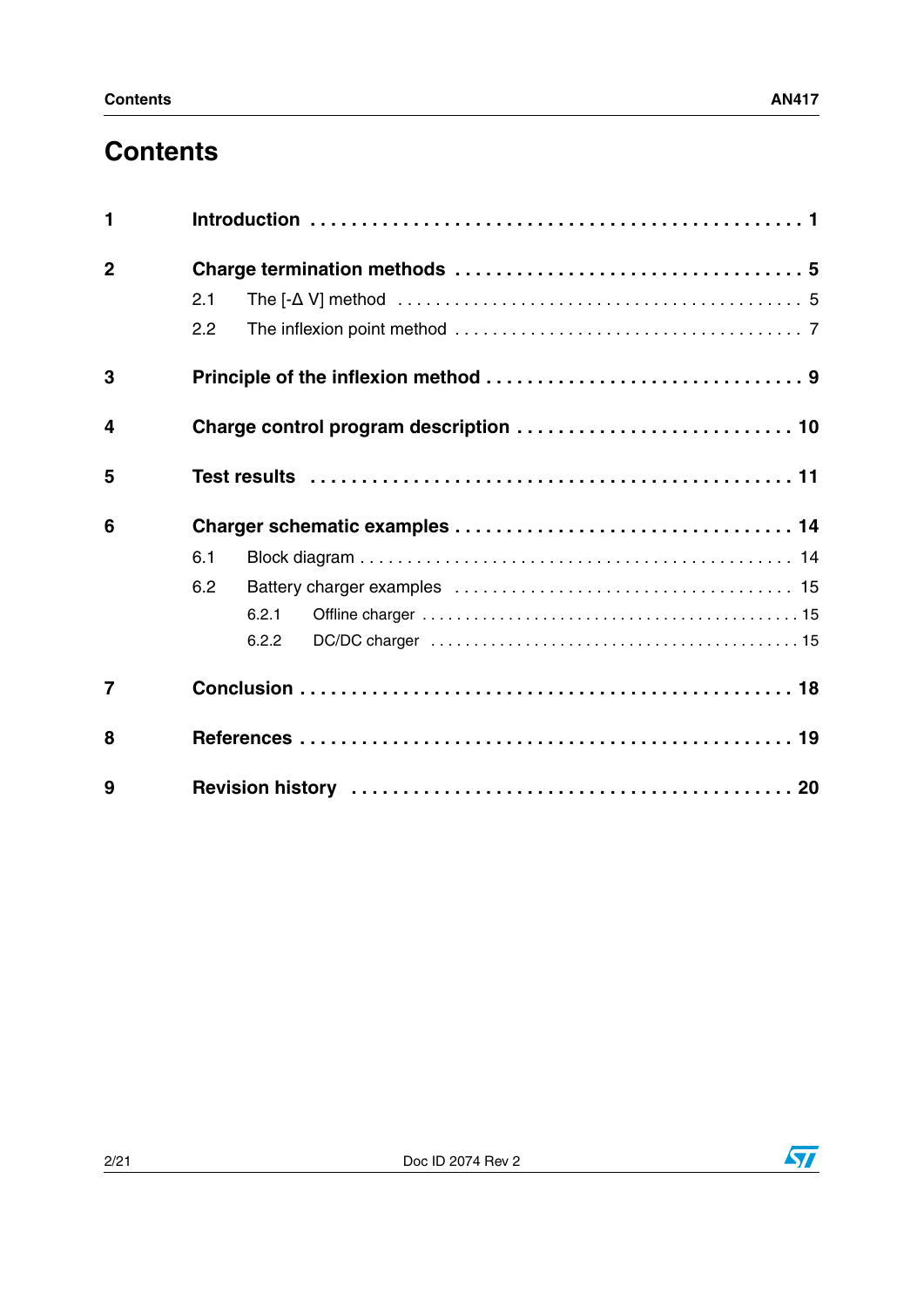# **List of tables**

| Table 1. |  |
|----------|--|
|          |  |

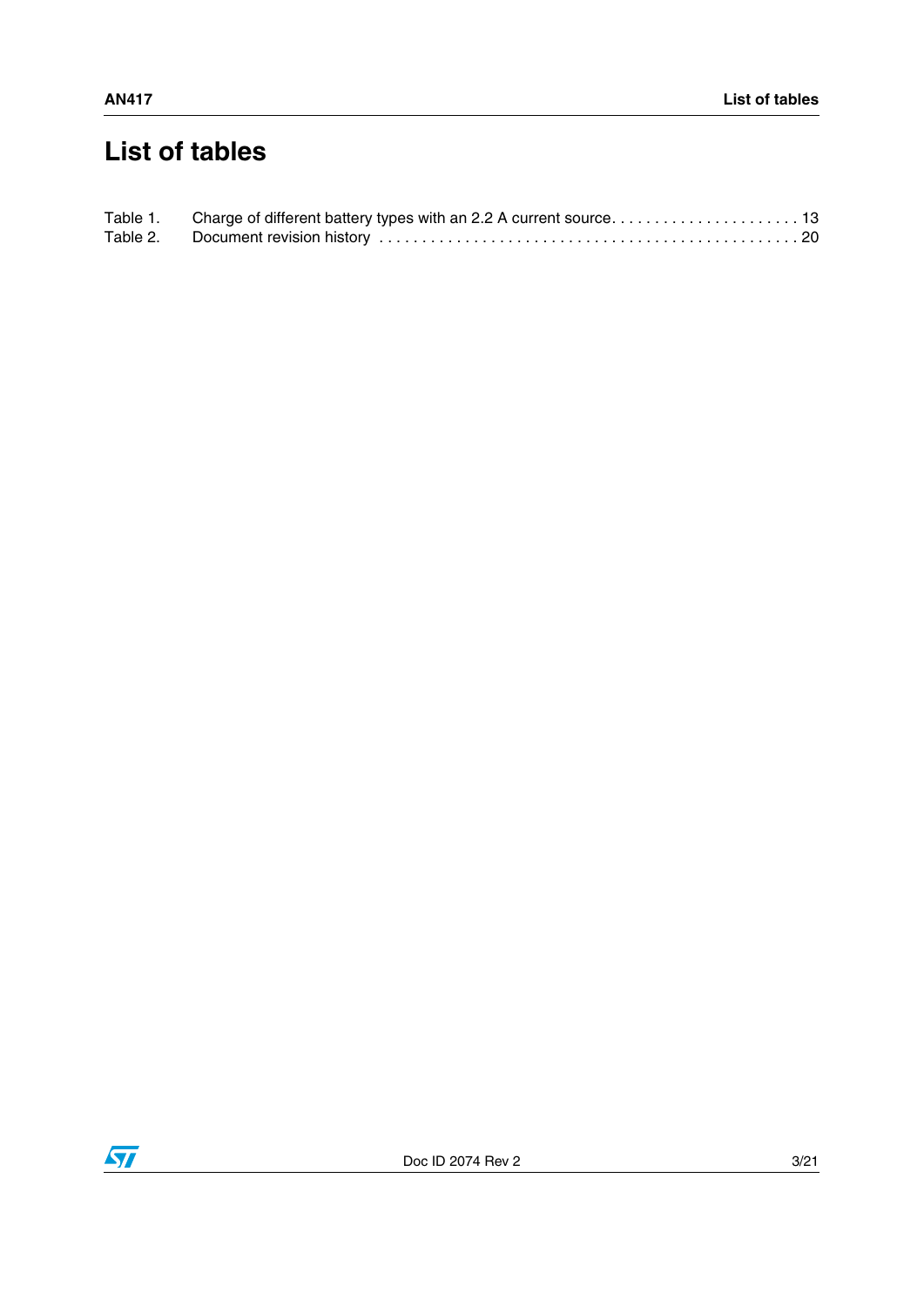# **List of figures**

| Figure 1.  |                                                                                              |  |
|------------|----------------------------------------------------------------------------------------------|--|
| Figure 2.  | The negative delta voltage method fast charge is terminated at point A  6                    |  |
| Figure 3.  |                                                                                              |  |
| Figure 4.  |                                                                                              |  |
| Figure 5.  |                                                                                              |  |
| Figure 6.  |                                                                                              |  |
| Figure 7.  | Charge of a 1.4 Ah NiCd battery with the $-[\Delta V]$ method: charging current 2.2 A, total |  |
| Figure 8.  | Charge of a 1.4 Ah NiCd battery with the inflexion method: charging current 2.2 A,           |  |
| Figure 9.  | Charge of a 2.2 Ah NiMH battery with the $-[\Delta V]$ method: charging current 2.2 A, total |  |
| Figure 10. | Charge of a 2.2 Ah NiMH battery with the inflexion method: charging current 2.2 A,           |  |
| Figure 11. |                                                                                              |  |
| Figure 12. |                                                                                              |  |
| Figure 13. | This 35W/100kHz off-line charger is an asymmetrical half-bridge regulated in current         |  |
| Figure 14. | This 15W/100kHz DC-to-DC charger is also driven by a low-cost PWM control                    |  |
|            |                                                                                              |  |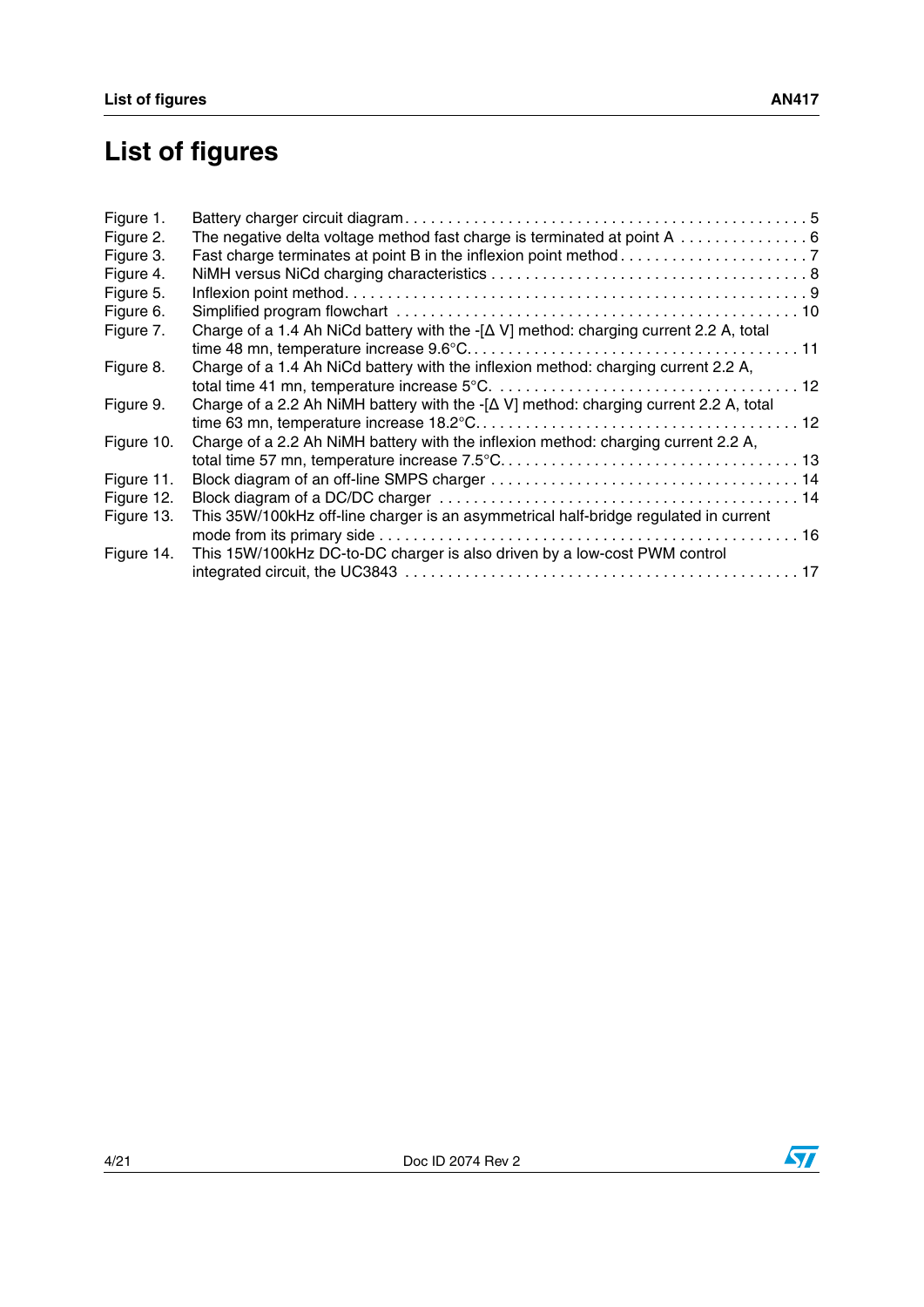# <span id="page-4-0"></span>**2 Charge termination methods**

Basically, NiCd and NiMH batteries are charged by a constant current source (see *[Figure 1](#page-4-2)*).

A battery charger is made of a constant current source controlled by a microcontroller which monitors the battery voltage variation with its internal analog-to-digital converter



<span id="page-4-2"></span>**Figure 1. Battery charger circuit diagram**

As soon as the full capacity of the battery has been detected by the microcontroller, the charging is stopped by turning the current off. Schematic examples of power converters operating as current sources are given later. The same converter hardware can be used in two different charging methods depending upon the appliance requirements.

### <span id="page-4-1"></span>**2.1 The [-**Δ **V] method**

When a NiCd battery reaches full charge, its voltage decreases slightly (see *[Figure 2](#page-5-0)*). The negative delta voltage method [-Δ V] consists of stopping the charge as soon as the voltage slope versus time becomes negative. This first charge termination technique is optimized to fast charge a NiCd battery to its full capacity.

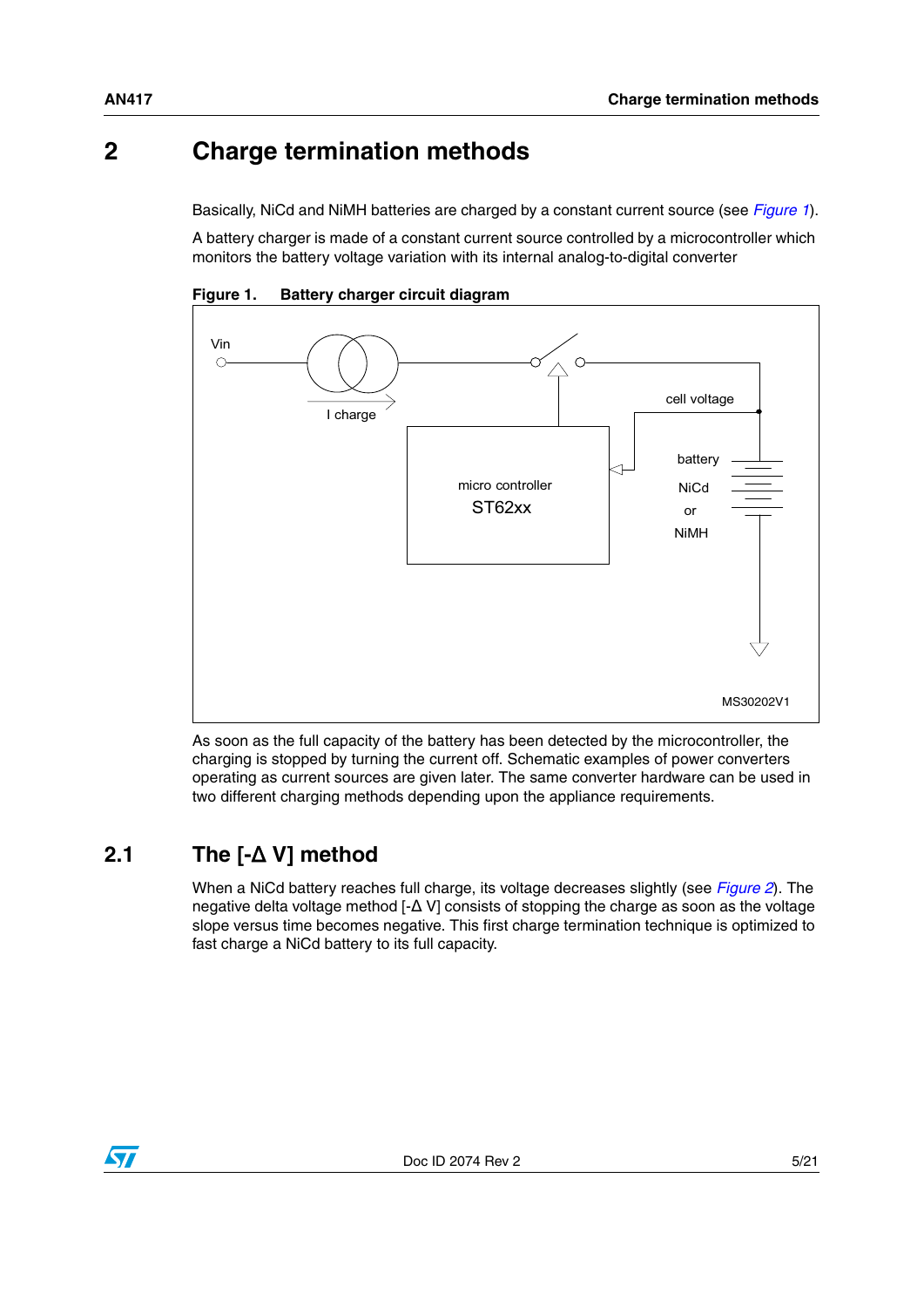

<span id="page-5-0"></span>**Figure 2. The negative delta voltage method fast charge is terminated at point A**

In fact, a NiCd battery charged with the [-Δ V] method is slightly overcharged: *[Figure 2](#page-5-0)* shows that the battery temperature has substantially increased at point A when charge is terminated, which may decrease the life-time of the battery. More precisely in *[Figure 3](#page-6-1)*, most of the current fed to the battery between point B and the negative voltage drop A is not directly converted into active battery charge, but into heat. This can be seen in the temperature curve shown in *[Figure 3](#page-6-1)*. The point B corresponds to the inflexion point of the battery voltage curve versus time.

The [-Δ V] method is definitely no longer suited when it comes to charging NiMH batteries: the NiMH charging reaction is permanently exothermic (releases heat), so the battery temperature would become excessive in its [-Δ V] area of the voltage curve (see *[Figure 3](#page-6-1)*).

Another characteristic of the NiMH batteries makes the [-Δ V] method unsuitable: some types of NiMH batteries do not exhibit a significant voltage drop as NiCd batteries do when reaching their full capacity.

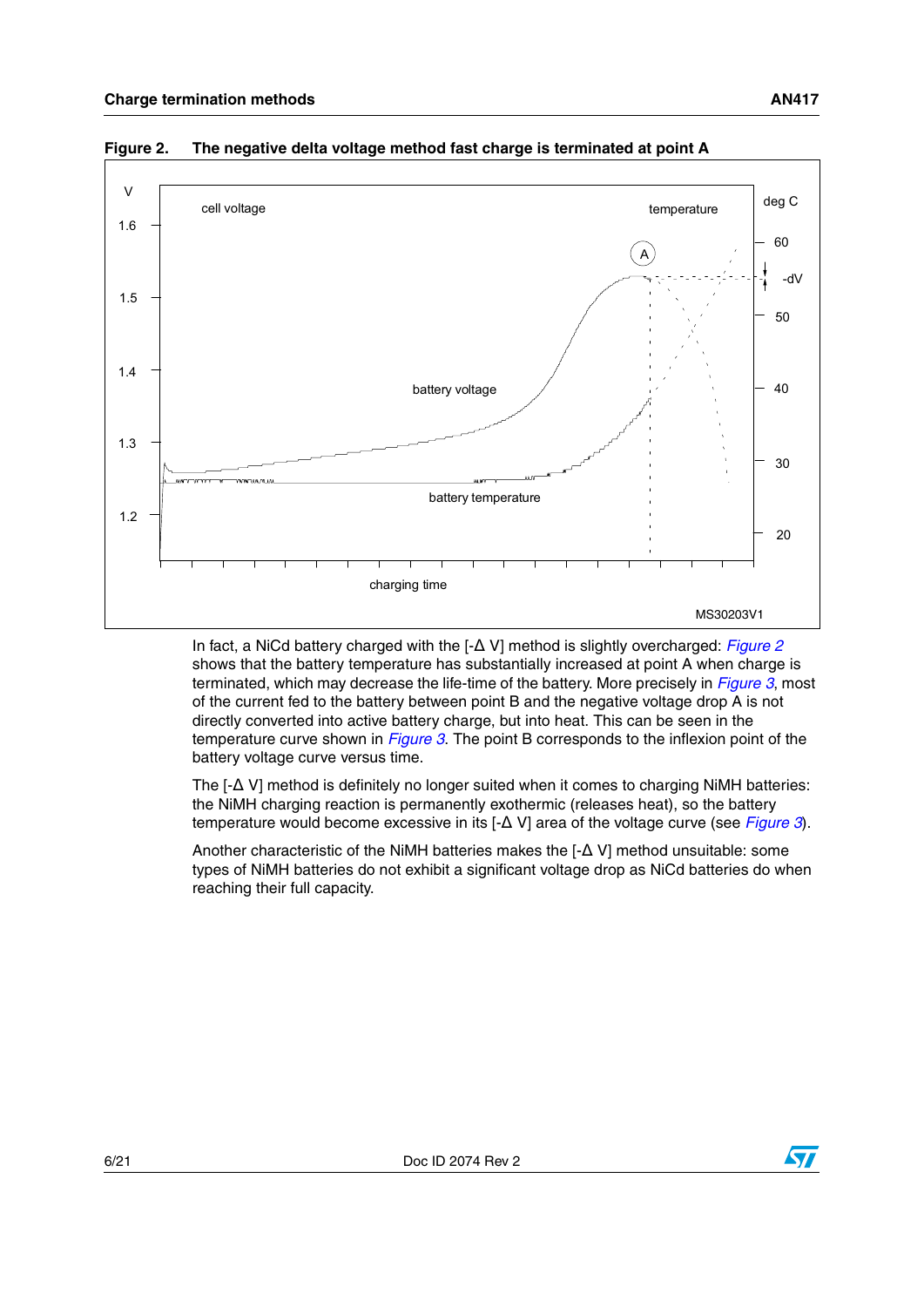### <span id="page-6-0"></span>**2.2 The inflexion point method**

A second charge termination method much more adapted to NiMH batteries consists of detecting the inflexion point of the voltage curve, thus avoiding any excessive overheating of the battery. This method therefore significantly increases the battery life-time.

<span id="page-6-1"></span>



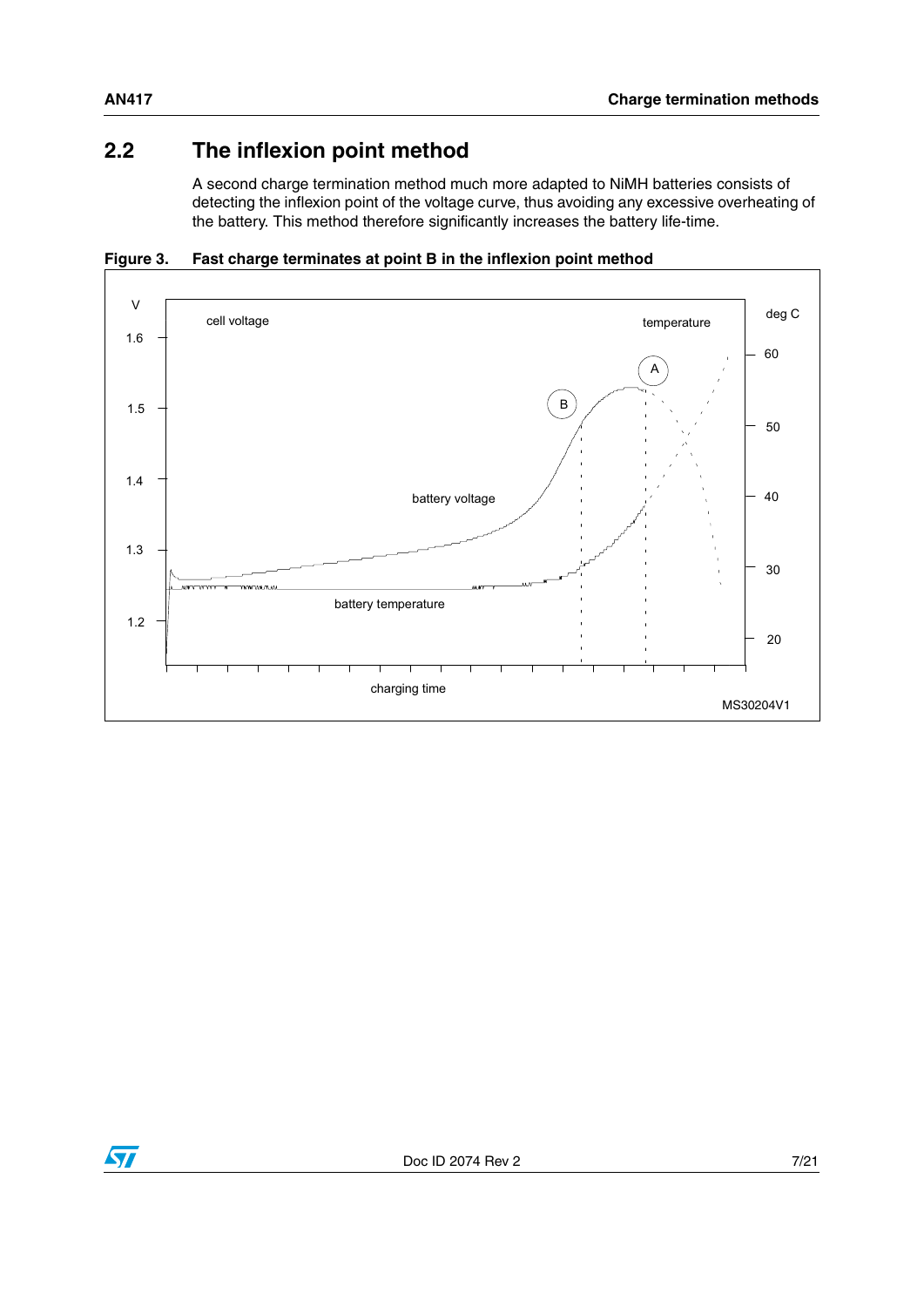

<span id="page-7-0"></span>**Figure 4. NiMH versus NiCd charging characteristics**

*Note: The NiMH battery temperature rise is larger during fast charge, and its -[*Δ *V] is less important, than its voltage slope variation.*

> Detecting the inflexion point of the voltage curve with the MCU requires the evaluation of the first derivative of the battery voltage curve versus time, and to detect its summit.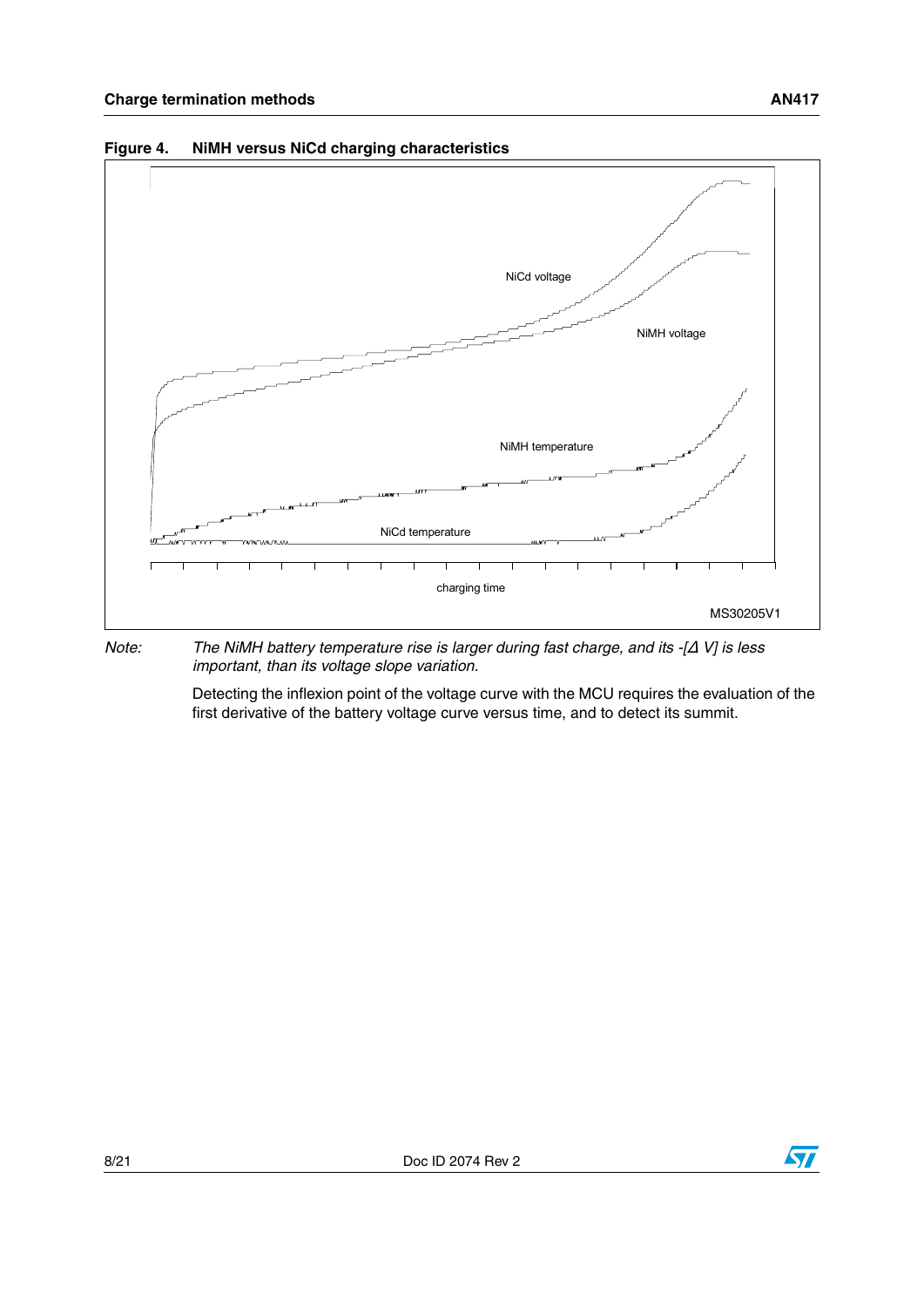### <span id="page-8-0"></span>**3 Principle of the inflexion method**

Every 4 seconds, the analog to digital converter (ADC) of the ST6210 microcontroller measures the battery voltage and temperature. If the temperature is above a predetermined threshold (40 degrees Celsius for example), fast charge is terminated.

The battery voltage is actually measured several times in series, and an average of the measurements is made, to reduce measurement errors due to high frequency noise (for example generated by a switched mode charging current).

Further, a rolling average of the present and previous measurements is made, to remove low frequency noise due to electrochemical battery voltage variations (see previous description of this technique in *[References](#page-18-1)* [*[1.](#page-18-2)*]).

This averaged battery voltage data is used to extract a time derivative, by calculating the difference between present voltage and the voltage n samples earlier. Because of the voltage digitization, which is measured by the ADC of the MCU, the first derivative curve features a typical discontinuous aspect (see *[Figure 5](#page-8-1)*).

For this reason, the MCU calculates a digital smoothing of this discontinuous derivative. The inflexion point is then identified by detecting the first highest summit encountered on the smoothed derivative curve (point B in *[Figure 5](#page-8-1)*).

When this summit is detected, fast charge is terminated.



#### <span id="page-8-1"></span>**Figure 5. Inflexion point method**

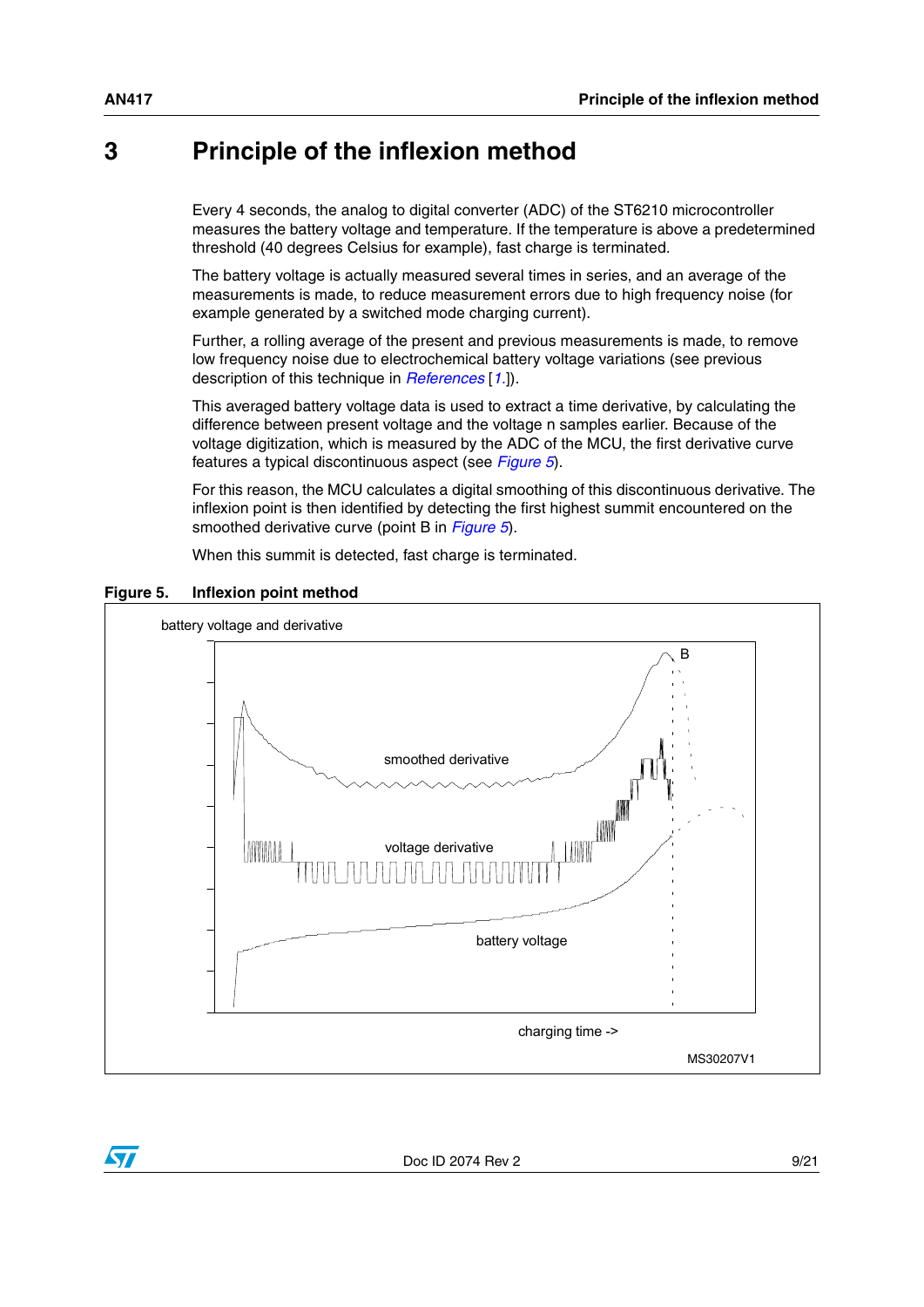# <span id="page-9-0"></span>**4 Charge control program description**

The microcontroller detects the inflexion point in the battery voltage versus time curve while charging. When full charge is detected, the MCU puts the charger in trickle charge mode.

As safety protection, the MCU also terminates fast charge if  $-[\Delta \vee]$  is detected, or the battery temperature exceeds a predetermined threshold, or a timer with programmable time duration expires.

*[Figure 9](#page-11-1)* shows the simplified flowchart of the program for the complete charge control. The overall system is reset after each new input source voltage connection. It is also reset when a charged battery is removed, and replaced by a discharged battery.



<span id="page-9-1"></span>**Figure 6. Simplified program flowchart**

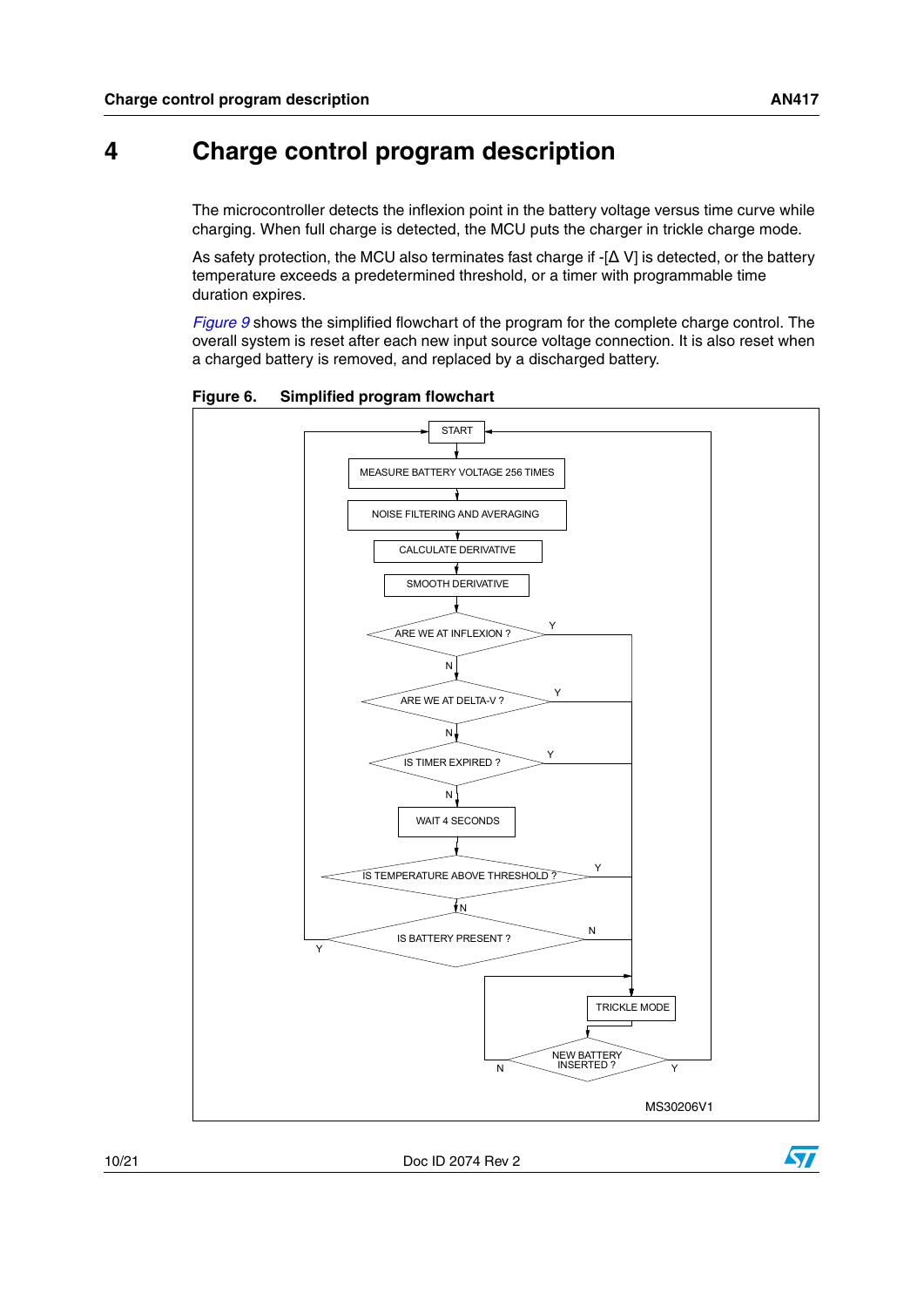### <span id="page-10-0"></span>**5 Test results**

*[Figure 7](#page-10-1)* and *[Figure 8](#page-11-0)* show curves of a NiCd battery charge respectively terminated by -[Δ V] and inflexion point methods. A similar comparison is made with a NiMH battery in *[Figure 9](#page-11-1)* and *[Figure 10](#page-12-1)*. The charging current is 2.2 A, the NiCd battery was a 1.4 Ah type and the NiMH battery a 2.2 Ah type. These measurement results clearly show that the battery temperature increase is much smaller with the inflexion method than with the conventional -[Δ V] method. Moreover, these curves demonstrate that a one hour charge of NiMH batteries can be properly monitored by the ST6210 MCU.

#### <span id="page-10-1"></span>**Figure 7. Charge of a 1.4 Ah NiCd battery with the -[**Δ **V] method: charging current 2.2 A, total time 48 mn, temperature increase 9.6°C.**



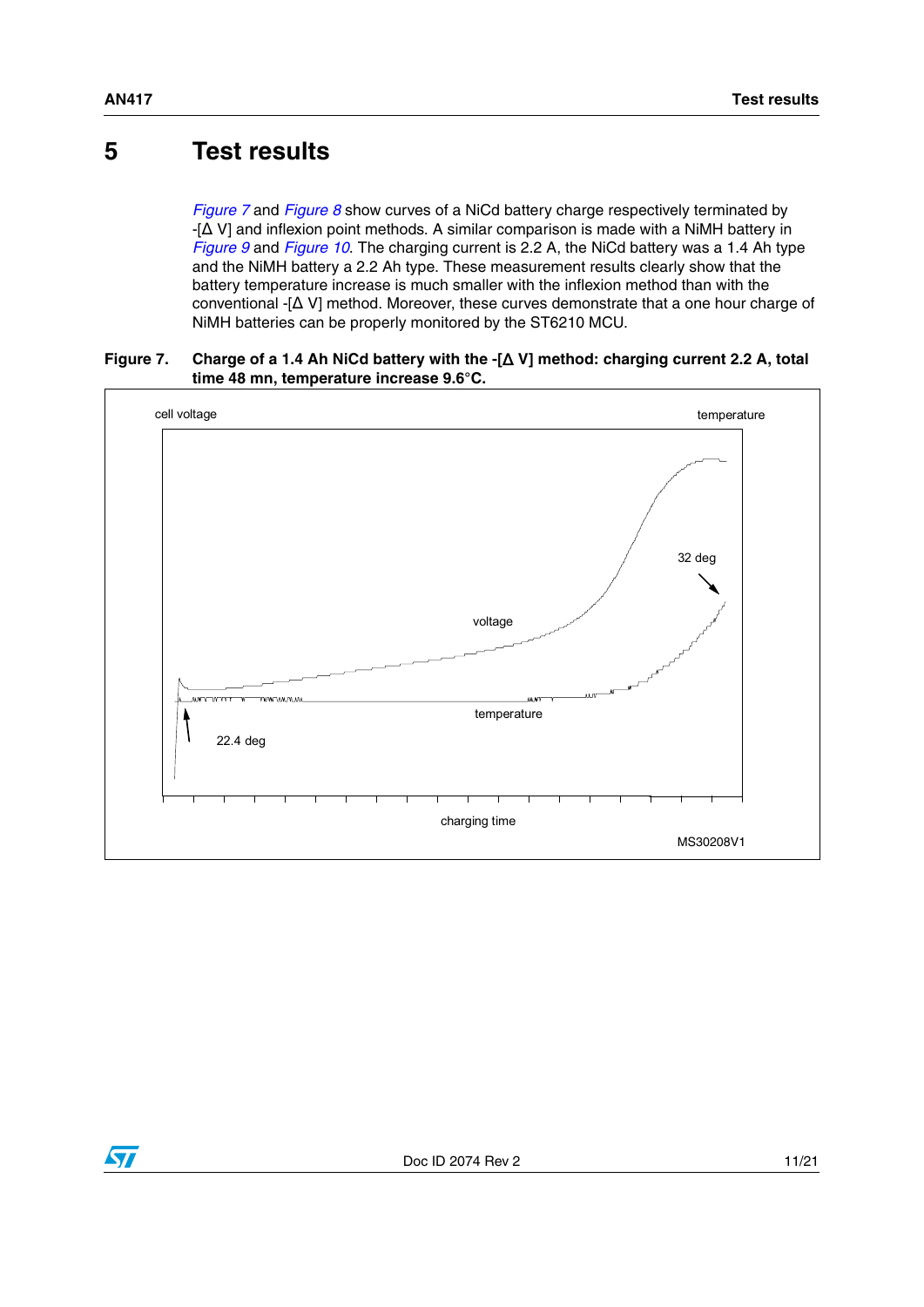#### <span id="page-11-0"></span>**Figure 8. Charge of a 1.4 Ah NiCd battery with the inflexion method: charging current 2.2 A, total time 41 mn, temperature increase 5°C.**



<span id="page-11-1"></span>**Figure 9. Charge of a 2.2 Ah NiMH battery with the -[**Δ **V] method: charging current 2.2 A, total time 63 mn, temperature increase 18.2°C.**



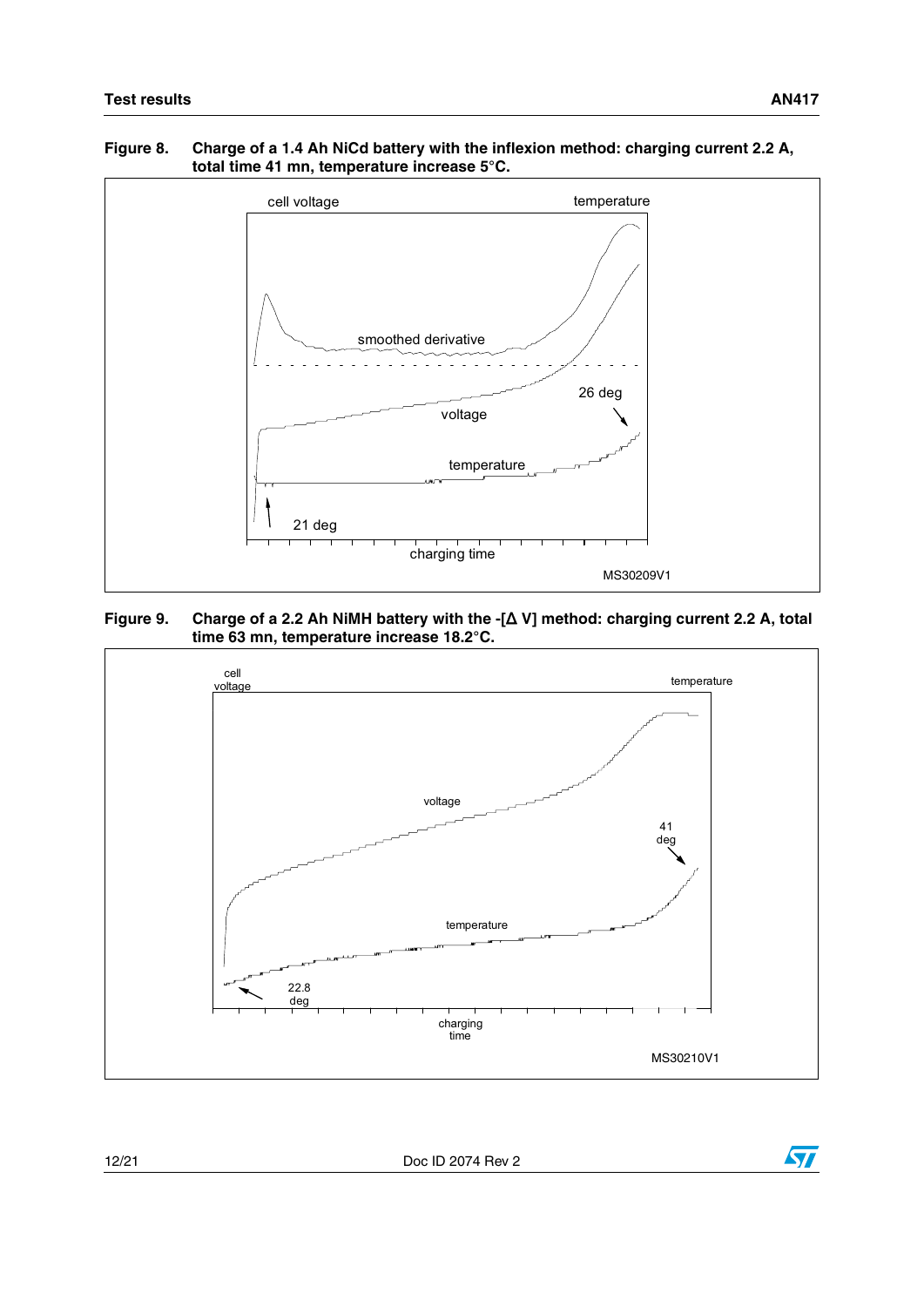#### <span id="page-12-1"></span>**Figure 10. Charge of a 2.2 Ah NiMH battery with the inflexion method: charging current 2.2 A, total time 57 mn, temperature increase 7.5°C.**



<span id="page-12-0"></span>Table 1. **Table 1. Charge of different battery types with an 2.2 A current source**

| <b>Battery</b> | <b>Monitoring</b> | <b>Duration</b> | Temperature increase |
|----------------|-------------------|-----------------|----------------------|
| NiCd 1.4 Ah    | $-[\Delta V]$     | 48 min.         | 9.6 °C               |
|                | inflexion point   | 41 min.         | $5^{\circ}C$         |
| NiMH 2.2 Ah    | -[ $\Delta$ V]    | 63 min.         | 18.2 $\degree$ C     |
|                | inflexion point   | 57 min.         | 7.5 °C               |

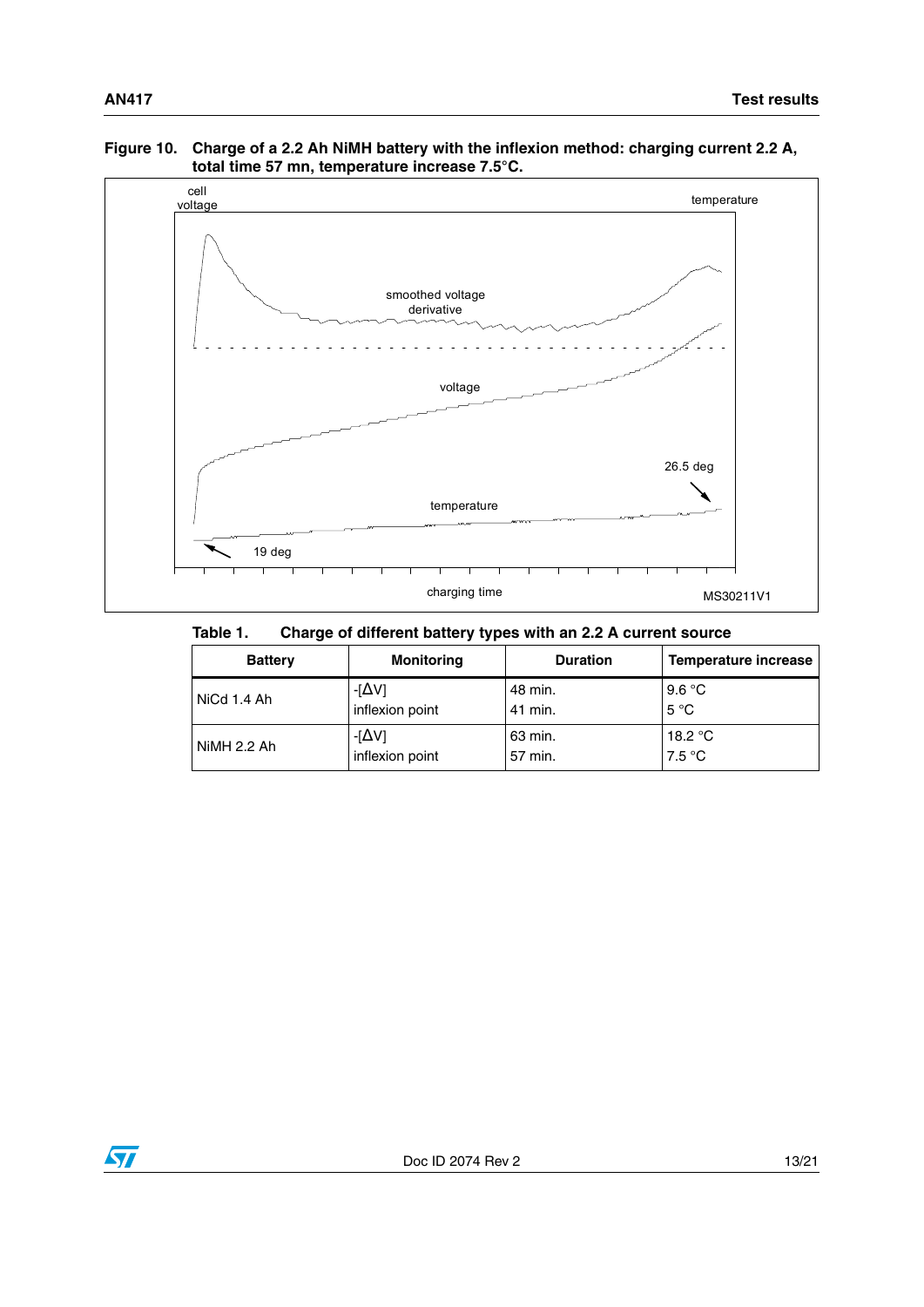# <span id="page-13-0"></span>**6 Charger schematic examples**

### <span id="page-13-1"></span>**6.1 Block diagram**

The charger is a power supply operating as a constant current source. Such a current source can be made with a SMPS working from the AC mains or from a DC voltage source. *[Figure 11](#page-13-2)* and *[Figure 12](#page-13-3)* give block diagrams of an offline SMPS charger and a DC to DC charger.



<span id="page-13-2"></span>**Figure 11. Block diagram of an off-line SMPS charger**

<span id="page-13-3"></span>**Figure 12. Block diagram of a DC/DC charger**





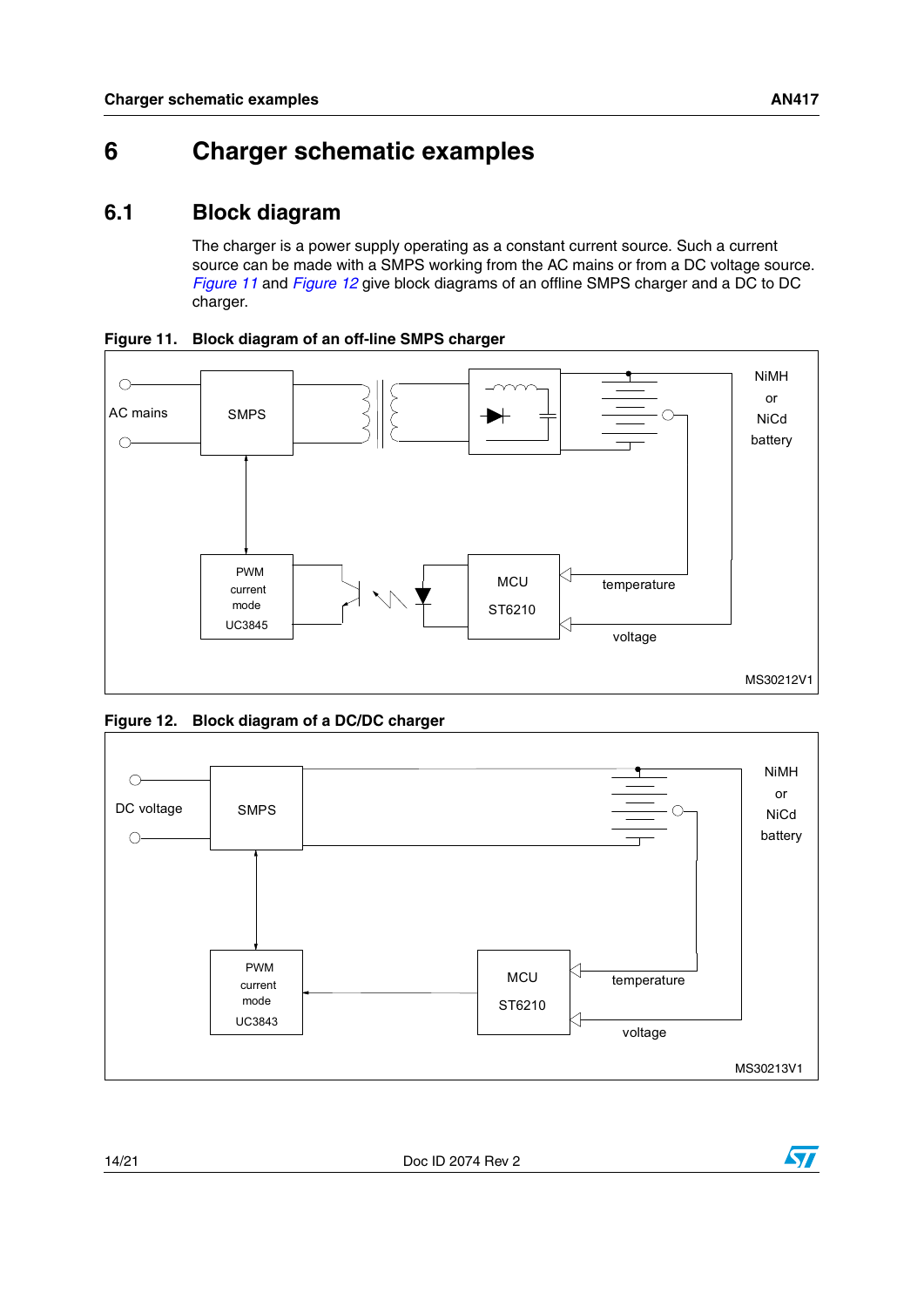### <span id="page-14-0"></span>**6.2 Battery charger examples**

### <span id="page-14-1"></span>**6.2.1 Offline charger**

*[Figure 13](#page-15-0)* gives an example of an offline 35 watt battery charger working at 100 kHz. This SMPS can deliver up to 3.5 amps DC to a 6 cell battery. Typical charging time of a 1.4 Ah 7.2v NiCd battery pack is around 30 minutes. This offline charger is an asymmetrical half bridge totally controlled from the primary side with a standard PWM control IC, the UC3845, regulating in current mode (see *[References](#page-18-1)* [*[3.](#page-18-4)*]).

The asymmetrical half bridge structure allows the use of two standard 500V power MOSFETS IRF820 without snubber network, as voltage across each power MOSFET is systematically clamped to the input DC voltage by two demagnetization diodes (BYT01/400). The MCU controls the SMPS section through a single optocoupler, either in battery charge mode or in trickle mode.

Note that the high side power MOSFET is simply driven by an auxiliary winding of the power transformer, avoiding the use of an additional pulse transformer.

The switching frequency is set at 100 kHz in order to keep the magnetic parts to a reasonable manufacturing cost level (see *[References](#page-18-1)* [*[2.](#page-18-3)*]. The power transformer and the output inductor can be integrated on a single ferrite core to allow a significant shrinking of the power converter size. This integrated magnetic technique has been used in a 80 watts / 15 minutes charger (see *[References](#page-18-1)* [*[2.](#page-18-3)*]).

By a simple resizing of the discrete power devices ratings, and by applying the  $[-\Delta V]$ termination method, the same off-line converter hardware has been used to charge a typical 7V2/1.2 Ah NiCd pack of cordless drill in less than 15 minutes (see *[References](#page-18-1)* [*[1.](#page-18-2)*] [*[2.](#page-18-3)*]).

### <span id="page-14-2"></span>**6.2.2 DC/DC charger**

*[Figure 14](#page-16-0)* shows a 15 watt 100 kHz battery charger supplied from a 12 Vdc input voltage. The DC input voltage can be supplied from a car battery, or from a 50/60 Hz transformer rectified voltage. This DC/DC charger is controlled by the PWM control circuit UC3843.

For example, such a 15 watt converter is able to deliver 1.5 amp DC, charging five 1500 mAh NiMH cells in approximately 1 hour.

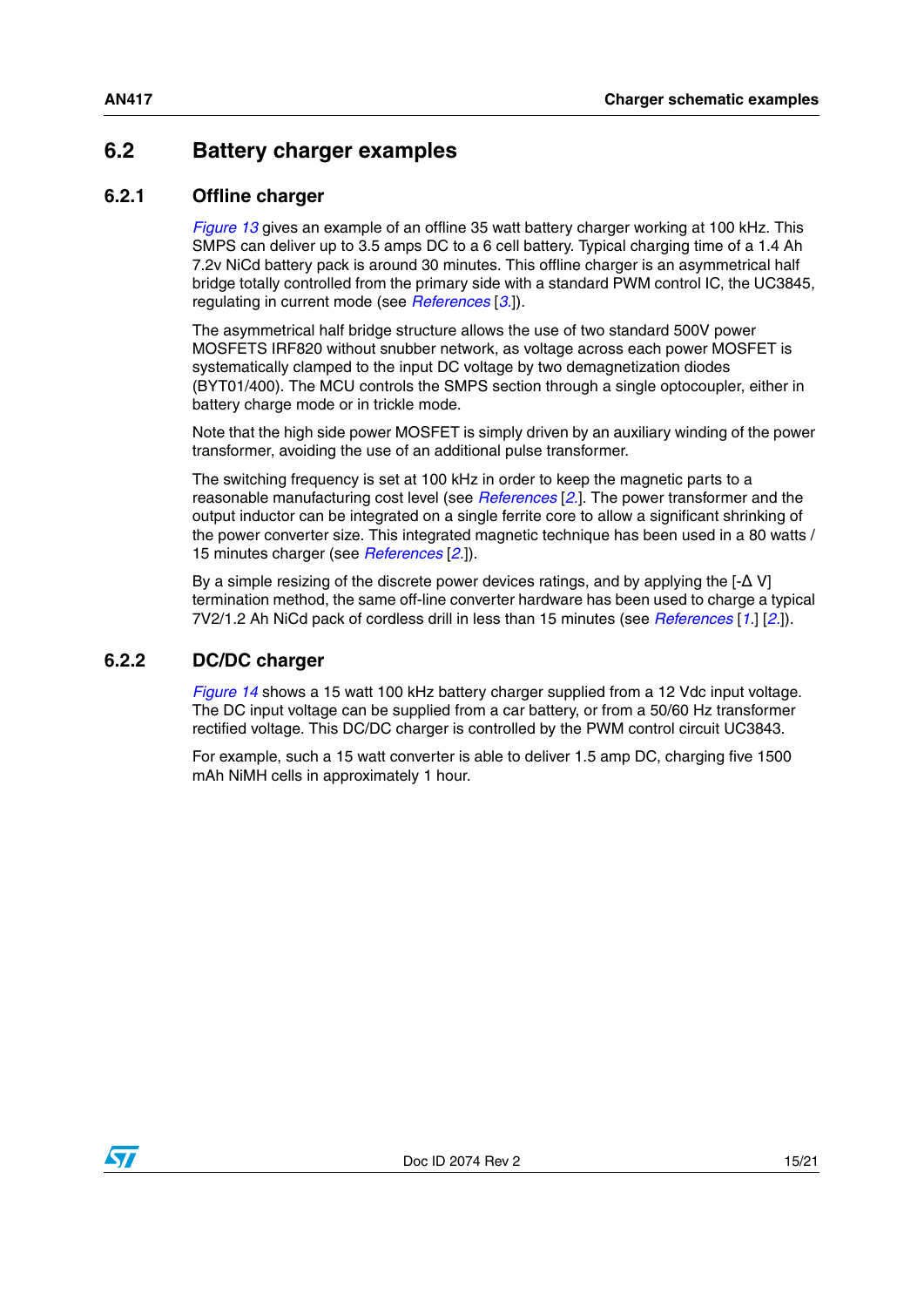

#### <span id="page-15-0"></span>**Figure 13. This 35W/100kHz off-line charger is an asymmetrical half-bridge regulated in current mode from its primary side**

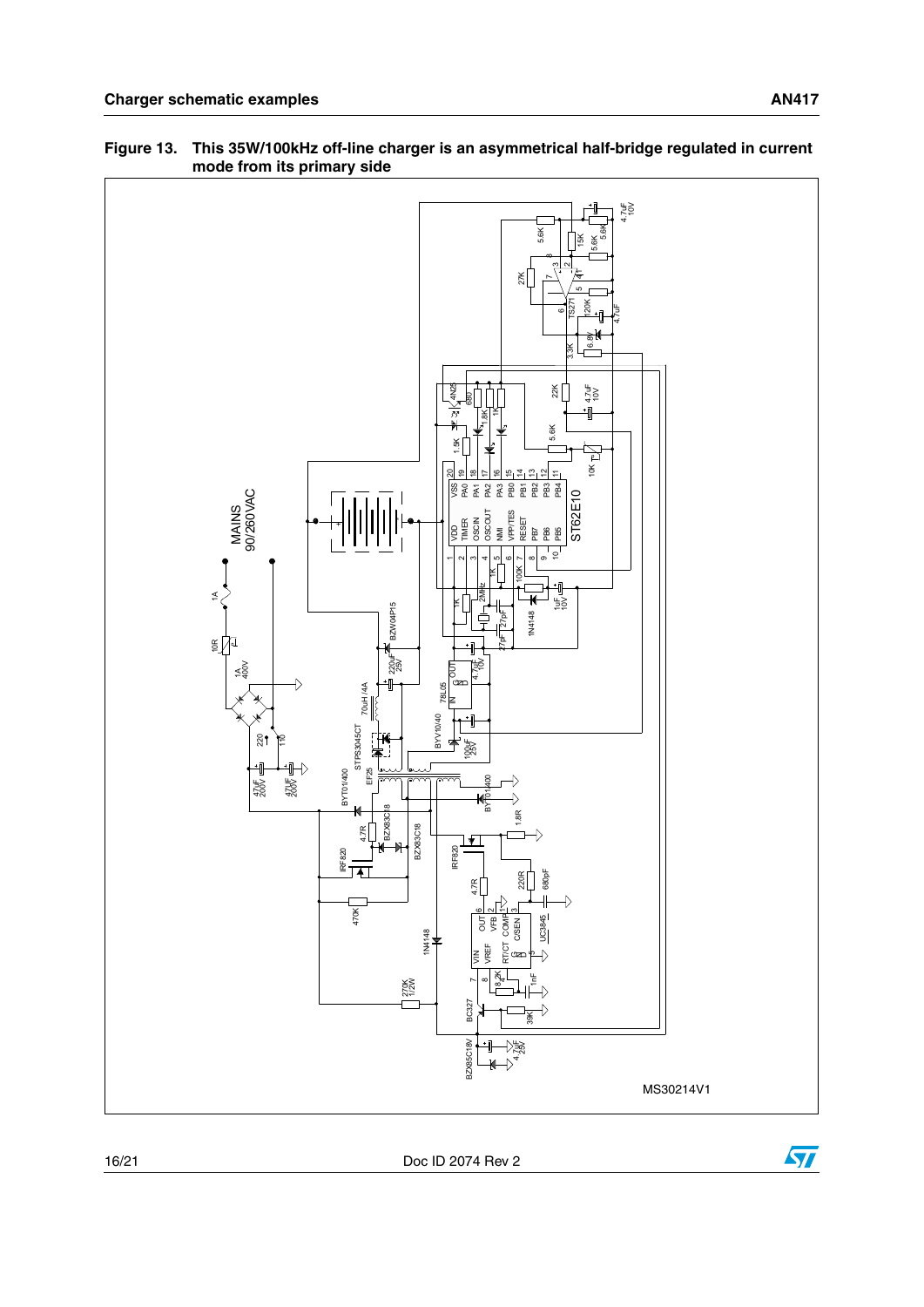

#### <span id="page-16-0"></span>**Figure 14. This 15W/100kHz DC-to-DC charger is also driven by a low-cost PWM control integrated circuit, the UC3843**



Doc ID 2074 Rev 2 17/21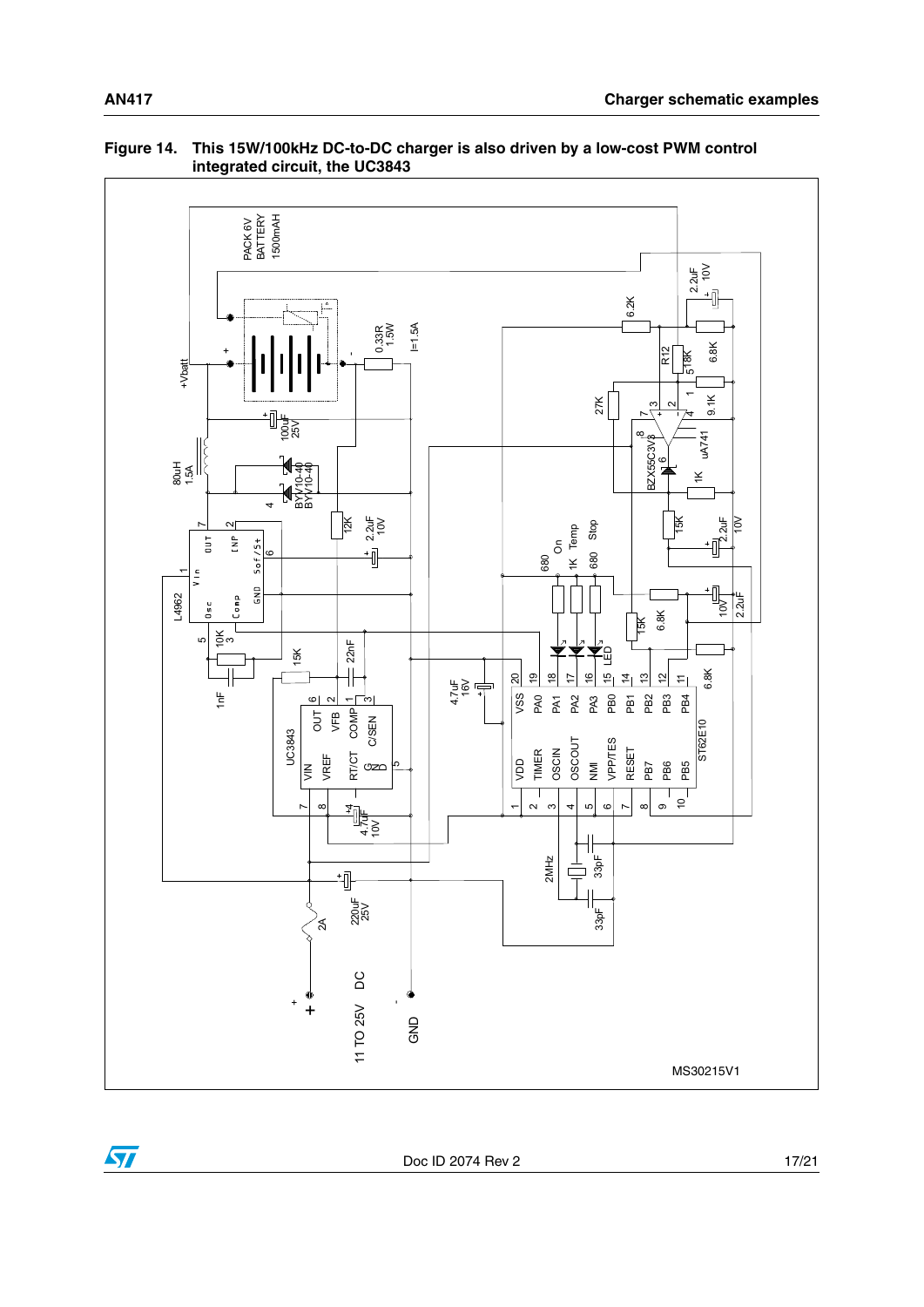## <span id="page-17-0"></span>**7 Conclusion**

A relevant feature dominates today's electronic appliances - true portability. In these cordless appliances, fast charging of the battery packs is often considered by the user as a significant comfort improvement. Such an improvement can be achieved with a safe and cost-effective charger concept using an off-the-shelf microcontroller, the ST6210.

Moreover, the present battery charger concept is NiCd/NiMH compatible, meeting the current trend to progressively replace the NiCd battery by the more environmentally friendly NiMH battery.

The charge termination method is based on the detection of the battery voltage inflexion point in order to avoid any excessive overheating of the battery. Such a charge technique significantly improves the battery service life, preventing the user from untimely replacing his battery pack by a costly new pack. In addition, this low cost microcontroller provides a safe charge by combining three other back-up termination methods typical of high end dedicated control circuits: [-Δ V] detection, battery temperature monitoring and timer cut-off.

The natural programmability benefit of such a microcontroller-based charger design allows the designer to easily implement additional user interface functions. For example, a "gas gauge" function indicating the remaining battery capacity to the user could be easily added to the present basic program, whilst retaining the same charger hardware structure. Finally, the major benefit of using this off-the-shelf ST6210 approach lies in the high adaptability of its application features.

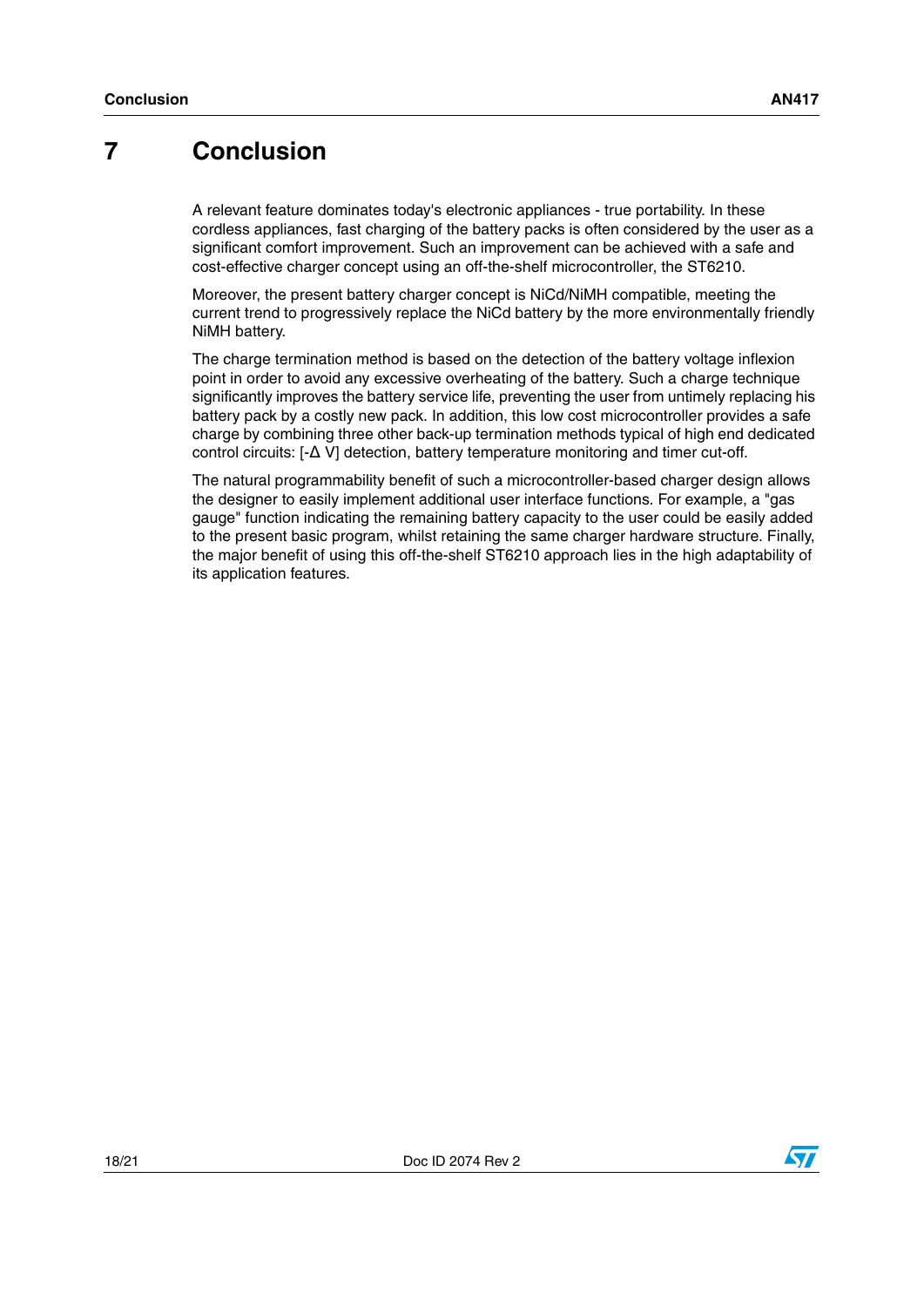# <span id="page-18-1"></span>**8 References**

- <span id="page-18-2"></span><span id="page-18-0"></span>1. *Ultra-fast NiCd battery charger using ST6210 Microcontroller* AN433 (STMicroelectronics)
- <span id="page-18-3"></span>2. *An ultra-fast NiCd battery charger concept* 43rd International Appliance Technical Conference, May 5-6, West Lafayette, Indiana U.S.A. / L. Wuidart
- <span id="page-18-4"></span>3. *A cost effective ultra-fast NiCd battery charger* AN486 STMicroelectronics

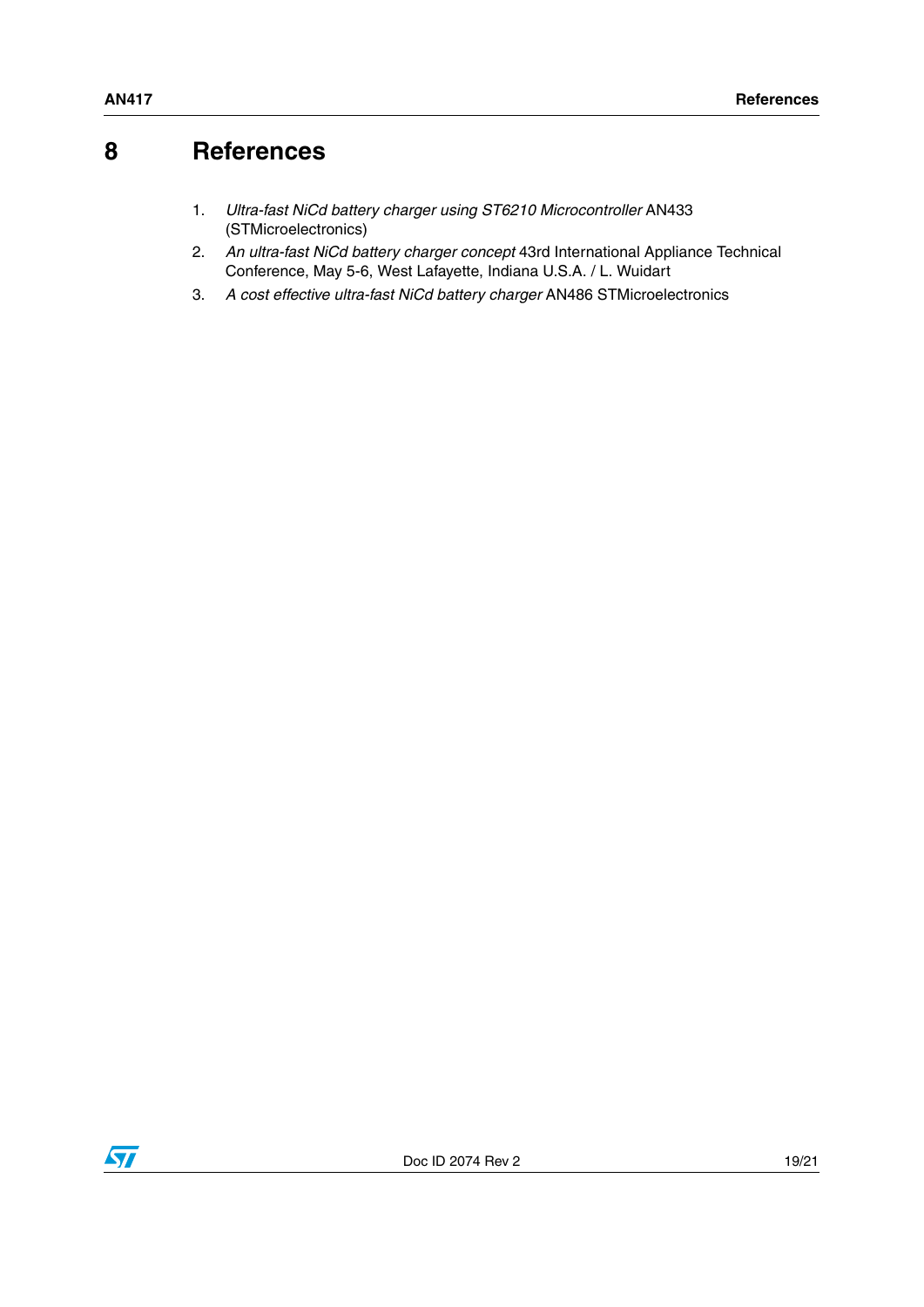# <span id="page-19-0"></span>**9 Revision history**

#### <span id="page-19-1"></span>Table 2. **Document revision history**

| <b>Date</b> | <b>Revision</b> | <b>Changes</b>                   |
|-------------|-----------------|----------------------------------|
| 01-Jan-1994 |                 | Initial release.                 |
| 02-Nov-2011 | 2               | Updated format and company logo. |